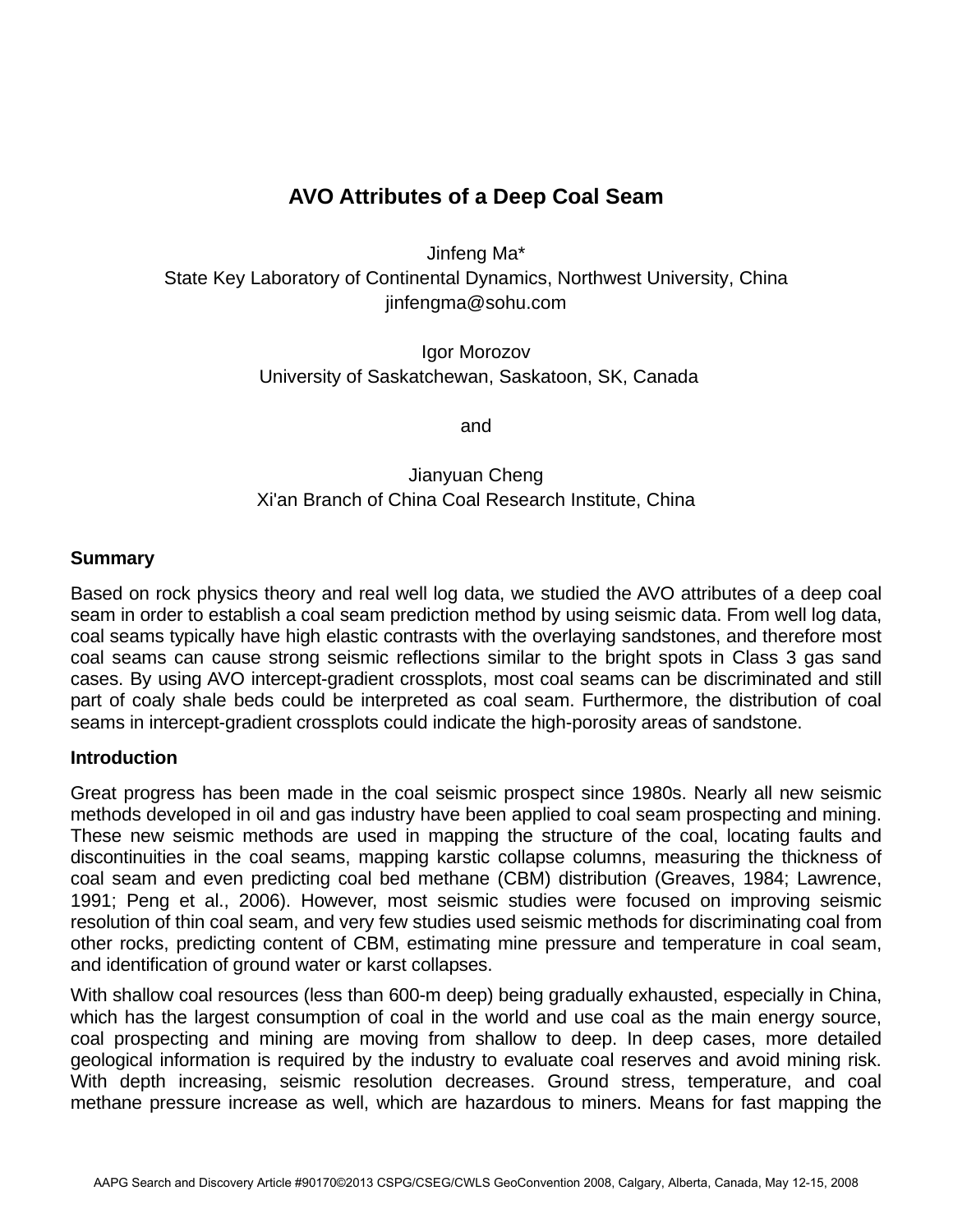coal seam, for effective discrimination of coal from other reflections in seismic data, and for prediction and geological characterizations of coal seams under deep conditions are among the key problems in coal industry.

In this paper, we studied the relationship between AVO attributes and coal seam properties in order to establish efficient mapping rules for the deep coal. Rock physics theory and three borehole well log datasets including dipole shear-wave log data were used to create a realistic elastic model. In this model, AVO attributes of a coal seam were analyzed by using the exact and approximate Zoeppritz equations.

### **Method**

In oil and gas reservoir AVO analysis, elastic parameters of covered shale are assumed to be constant, so that AVO variations are mainly caused by the underlying reservoir parameters. By contrast, most coal seams are covered by shaly sands. Therefore, AVO anomalies from the roof of coal seam are mainly caused by the variability in shaly sand properties. According to the rock physics theory, shaly-sand velocities and densities are functions of porosity, clay content, fluid saturation, differential pressure, and other parameters. Coal seam velocities and densities also vary with its metamorphic grade. Thus, the AVO effects of a coal seam are complex, and theoretical models are needed to study them.

Coal velocities and densities in different areas of the world could be different. However, generally speaking, within a small area, elastic parameters of coal should not change significantly. In this paper, we use the widely used coal parameters from Shaanxi province, northwest of China (Table1). The velocity-porosity-clay transformations by Han, Nur and Morgan (1986) are used to obtain Pand S-wave velocities of overlying shaly sand. Considering the depth of our research area to be from 600 m to1000 m, we use Han's velocity-porosity-clay transformations at 5MPa differential pressure (corresponding to 1500 inches) to calculate to P- and S-wave seismic velocities:

$$
Vp=5.26-7.08\Phi-2.02Csh
$$
 and  $Vs=3.16-4.77\Phi-1.64Csh.$  (1)

In this expression,  $\Phi$  is the porosity and Csh is clay content. The density of shaly sand is calculated from Gardner's (1974) equation. Modeled elastic parameters of shaly sands are shown in Figure 1.

By means of Shuey's (1985) equation and given coal elastic properties (Table1), we calculated the possible gradient and intercept (Figure 2) assuming that clay content varies from 0 to 55% and porosity varies from 10 to 30% for shaly sands. The arrows in Figure 2 indicate the trend of increasing clay content and porosity in the overlying shaly sands which might be useful to indicate high-porosity area of coal seam. In Figure 2, we note that AVO attributes of coal seam are similar to that of Class 3 gas sand cases. Therefore, the seismic attributes of coal seams should be clear, and coal seams could be discriminated from other reflections by using AVO intercept-gradient crossplots.

| Rock | Vp(m/s) | Vs (km/s) | $\rho$ (g/cm <sup>3)</sup> |
|------|---------|-----------|----------------------------|
| Coal | 2200.0  | 1108.0    | 1.4                        |

Table 1: Coal parameters.

| Well Name          | Coal Depth (m) |  |
|--------------------|----------------|--|
| $G1 - 4$           | 630-680.5      |  |
| $G21-1$            | 845-858.5      |  |
| G <sub>12</sub> -3 | 992-998.6      |  |

Table 2: Target coal seam depth.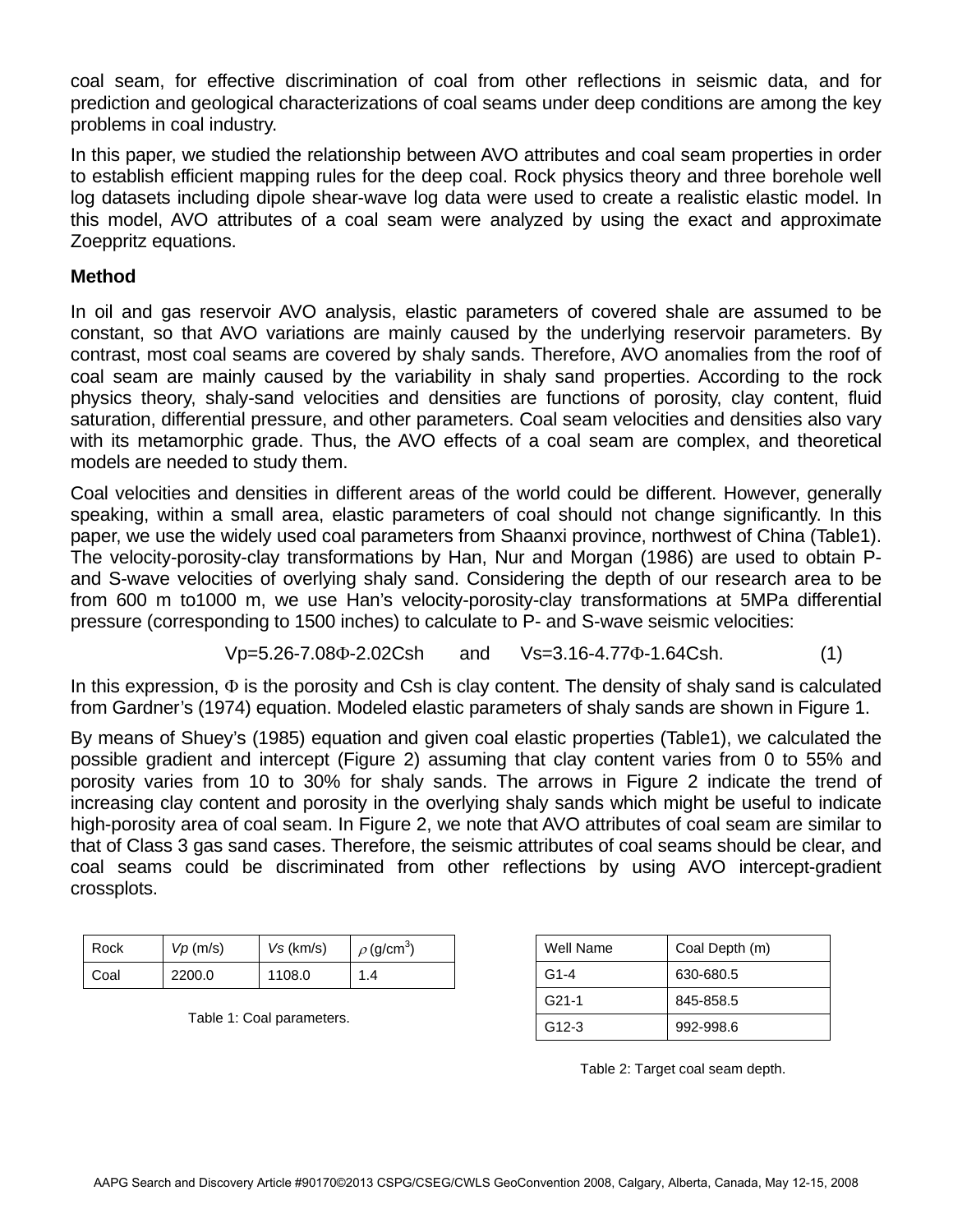## **AVO Analysis from Boreholes**

In conjunction with our research, three boreholes were drilled and well log data were measured, including dipole shear wave data in Gaojiabao Coal Mine, Shaanxi province, Northwest of China. 2D seismic data acquired in this area as well. Production coal seams in three boreholes were interpreted from well log data (Table 2). All three boreholes G1-4, G21-1 and G12-3 are located in nearly the same line. The distance between G1-4 and G21-1 is 1.5 km, and the distance between G21-1 and G12-3 is 14.5 km.

The relations between elastic parameters were analyzed by using the well log data (Figure 3). In Figure 3a, we note that coal seam has a clear contrast from its wall rock. This contrast changes between the wells and depends on the depth of the coal seam. Also note that coal density increases with depth from G1-4 to G12-3 well, although the coal seam in all three wells has the same high quality. In the deepest borehole G12-3, the acoustic impedance and velocities of coal seam and shaly sand are larger (Figure 3b and c) than the other two wells. The acoustic impedance contrast between coal and coaly shale is small (Figure 3b). Consequently, coaly shale should have reflection character similar to that of coal. This may lead to interpretation traps and overestimated coal reserves.

Figure 4 compares AVO intercept and gradient of the roof of coal seam and coaly shale in the three wells. We picked the smallest and the largest acoustic impedance for the covering sandstones in the overlying formation in each well. Then we used all possible coal seam and coaly shale parameters in each well as the underlying formation to calculate the AVO intercept and gradient. Notably, the distributions of coals and coaly shales have parallel trends in this diagram. By comparing Figures 4 and 2, we can identify the high-porosity sandstone with brine in the coal seam. Figure 4 also shows that coal seam has similar seismic attributes as Class 3 gas sand, as was observed in modelled data above (Figure 2). AVO intercept and gradient could be used to quickly map coal seam and discriminate coal seam from coaly shale. However, coaly shale still has high risks to be interrelated as coal because they are not clearly separated remarkably in interceptgradient crossplot (Figure 4).

#### **Conclusions**

AVO intercept-gradient crossplots can be used to quickly delineate coal seams, which have seismic attributes similar to those of Class 3 gas sands. The intercept-gradient distribution trend of coaly shale lies parallel to and above that of coal seam in intercept and gradient crossplot. However, coal and shaly coal still overlap crossplot making their discrimination difficult. AVO analysis based on rock physics theory may help us to identify fluid-filled high porosity sandstone area which might lead to flooding risk in coal mines.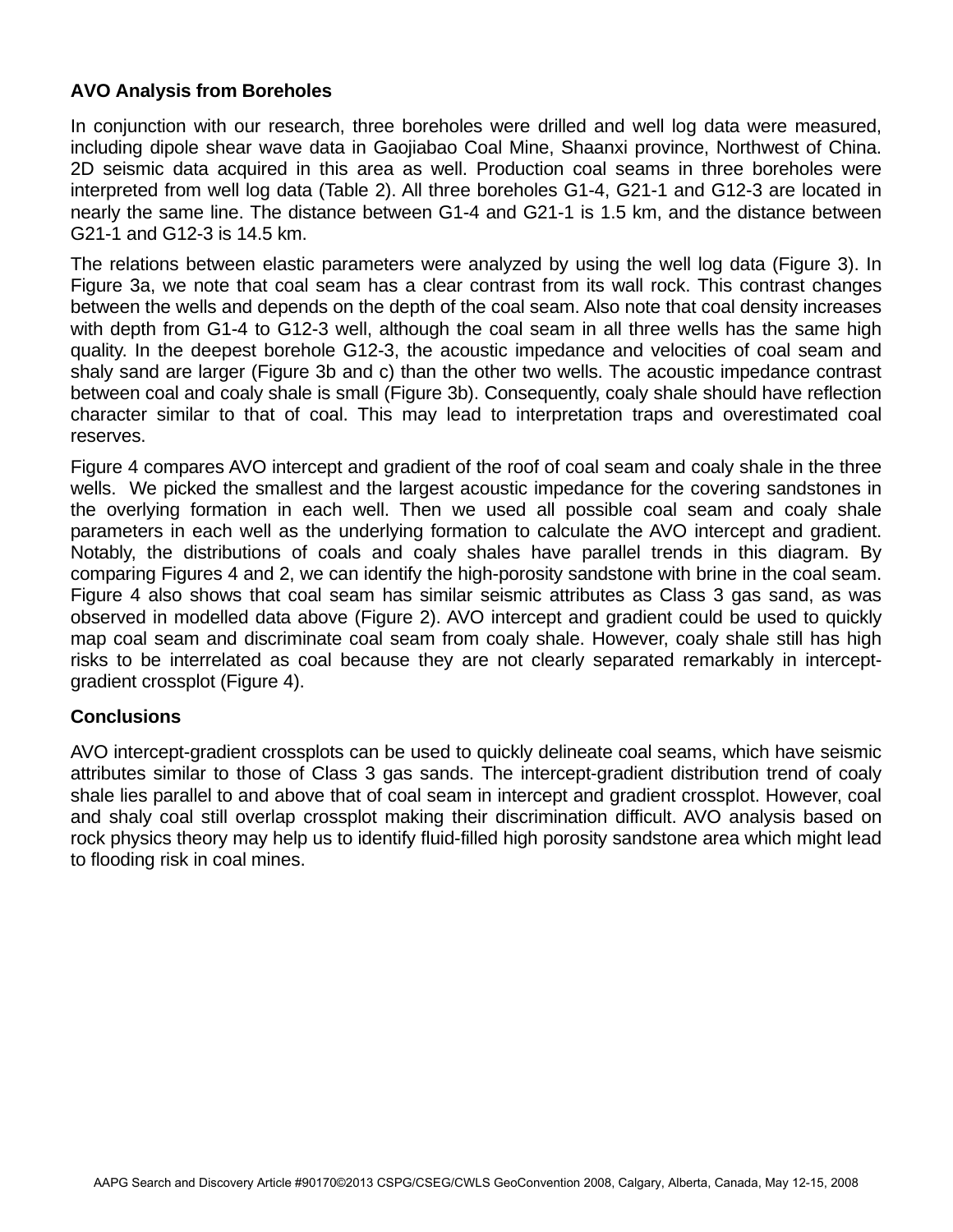#### **Acknowledgements**

This research has been supported by Chinese National Natural Science Foundation Grant 40474045, 40674041, China Hi-Tech Research and Development Program Grant 2006AA09Z313, National Basic Research Program of China (973) Grant 2006CB202208.

#### **References**

Gardner, G.H.F., Gardner, L.W. and Gregory, A.R., 1974. Formation velocity and density—the diagnostic basis for stratigraphic trust: Geophysics, **39**, 770–780.

Greaves, R. J., 1984, Coal prospect evaluation using high-resolution reflection seismology; a case study: The Leading Edge,**3**, 44-47.

Greenberg, M.L. and Castagna, J.P.,1992, Shear-wave velocity estimation in porous rocks: Theoretical formulation, preliminary verification and applications: Geophysical Prospecting, **40**, 195-209.

Han, D-H., Nur, A., and Morgan, D.,1986,Effects of porosity and clay content on wave velocities in sandstones:Geophysics,**51**, 2093-2107.

Lawrence, M. G., 1991, Advances in seismic reflection profiling for US coal exploration: The Leading Edge, **10**, 24-29.

Peng, S. Chen,H., Yang,R. Gao,Y. and Chen,X., 2006,Factors facilitating or limiting the use of AVO for coal-bed methane: Geophysics, **71**, C49–C56.



Figure1: Modeled brine saturated shaly sand P- and S-wave velocity and density versus clay content and porosity.



Figure 2: AVO intercept versus gradient cross-plots for modeled shaly sand (Fig.1) and coal seam (Table 1) boundaries. Left: clay content 15%, 35%,55%, and porosity ranges from 0 to 37%. Right: porosities are 10%, 20%, and30%, and clay content ranges from 0% to 55%.